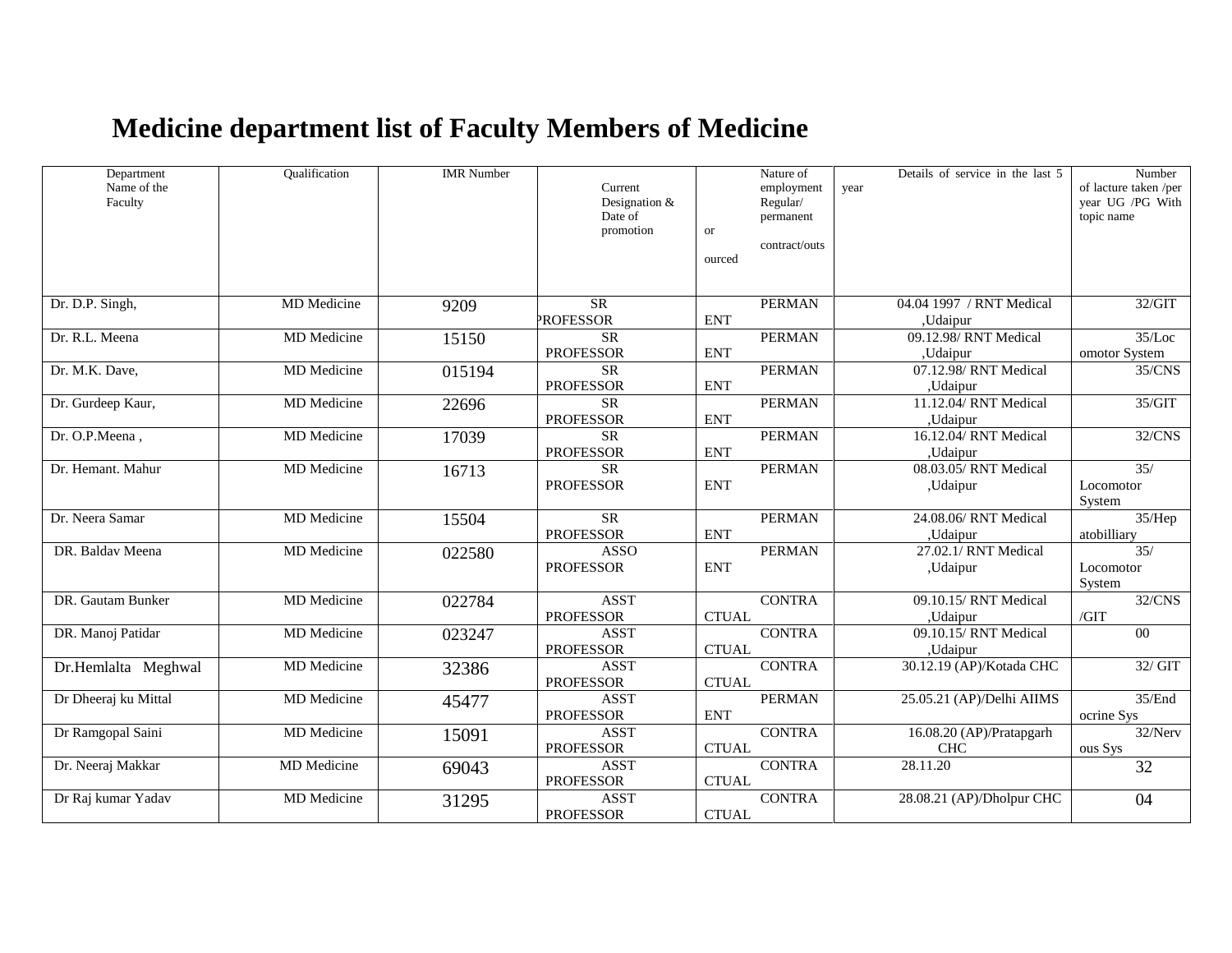| Dr Raviraj Singh Ahada | MD Medicine | 21042 | ASST             | <b>CONTRA</b> | $03.08.21$ (AP)/Kerwada  | 05 |
|------------------------|-------------|-------|------------------|---------------|--------------------------|----|
|                        |             |       | <b>PROFESSOR</b> | <b>CTUAL</b>  | CHC                      |    |
| Dr Ashok Kuu Yadav     | MD Medicine | 22497 | ASST             | <b>CONTRA</b> | 28.08.21 (AP)            | 04 |
|                        |             |       | <b>PROFESSOR</b> | CTUAL         |                          |    |
| Dr.Rajesh meena        | MD Medicine | 36243 | ASST             | <b>CONTRA</b> | 03.11.21(AP)/Paldora PHC | 05 |
|                        |             |       | <b>PROFESSOR</b> | <b>CTUAL</b>  |                          |    |
| Dr Ranjana Veerval     | MD Medicine | 34503 | ASST             | <b>CONTRA</b> | 28.08.21 (AP)/Parsad CHC | 05 |
|                        |             |       | <b>PROFESSOR</b> | <b>CTUAL</b>  |                          |    |

## **Publication of Medicine Department Last Two Year**

|   | June2019         | Fahr's disease: A Rare neuro                | <b>JIACM</b> | ISSN 2972-3560 | Dr Mahesh Dave     |
|---|------------------|---------------------------------------------|--------------|----------------|--------------------|
|   |                  | degenerative disorder                       |              |                |                    |
|   | <b>July 2019</b> | Demographic profile of acute                | <b>IJCR</b>  |                | Dr Mahesh Dave     |
| 2 |                  | poisoning cases excluding animal bite at    |              |                | DR Archana Gokhroo |
|   |                  | MBGH, udaipur                               |              |                |                    |
|   | <b>July 2019</b> | A study of lipid profile and its            | <b>IJCMR</b> | ISSN 4633-4637 | Dr Mahesh Dave     |
| 3 |                  | coorelation with clinical outcome and in    |              |                |                    |
|   |                  | hospital mortality in hospital mortality in |              |                |                    |
|   |                  | patient with intracranial hemorrhage        |              |                |                    |
|   | <b>July 2019</b> | A clinical study of Hypersensive            | <b>IJCMR</b> | ISSN2454-7379  | Dr Mahesh Dave     |
| 4 |                  | emergencies                                 |              |                |                    |
|   | <b>July 2019</b> | Study of lipid profile in acute viral       | <b>IJRR</b>  | ISSN2349-9788  | Dr O P Meena       |
| 5 |                  | hepatiits                                   |              |                |                    |
|   | <b>July 2019</b> | A study of GGT as a diagonostic             | <b>IJAR</b>  | ISSN2394-5869  | Dr Mahesh Dave     |
| 6 |                  | marker of metabolic syndrome                |              |                |                    |
|   | <b>July 2019</b> | The study of mortality in hospitazed        | <b>IJCMR</b> | ISSN2454-7379  | Dr Mahesh Dave     |
|   |                  | pt with impaird fasting glucose in acute    |              |                |                    |
|   |                  | myocardial infraction                       |              |                |                    |
|   | <b>July 2019</b> | Correlation between fasating blood          | <b>IJCMR</b> | ISSN2454-7379  | Dr Mahesh Dave     |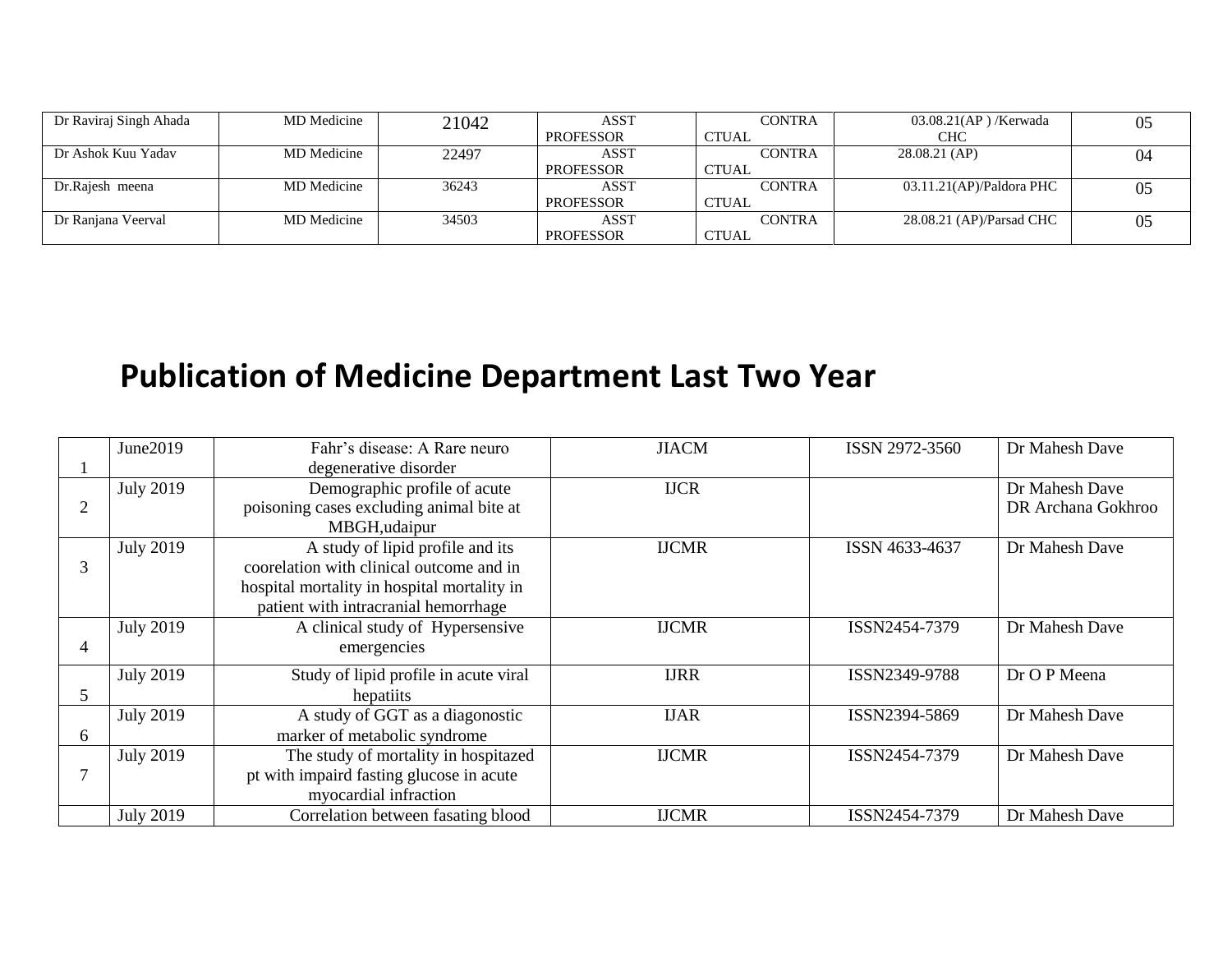| 8  |                 | sugar level HbA1c level in type 2 diabetic                   |                                         |                         |                                    |
|----|-----------------|--------------------------------------------------------------|-----------------------------------------|-------------------------|------------------------------------|
|    |                 | meletus patient                                              |                                         |                         |                                    |
|    | July-           | Pathological spectrum of nephritic                           | <b>JIACM</b>                            | Vol -20                 | Dr Hemant mahur                    |
| 9  | dec2019         | syndrome: A single –centre study from                        |                                         |                         | Dr D.P Singh                       |
|    |                 | western India                                                |                                         |                         |                                    |
|    | Aug 2019        | A proscective study on clinical profile                      | International journal of scientific     | ISSN-2319-7064          | Dr Gurdeep Kaur                    |
| 10 |                 | & mortality determinants of acute kidney                     | research                                |                         | Dr Sanjay Parmar                   |
|    |                 | injury in patient Attending tertiary care centre             |                                         |                         |                                    |
|    |                 | in southern                                                  |                                         |                         |                                    |
|    | Aug 2019        | Comprison of red cell distribution                           | <b>IJAR</b>                             | ISSN2320-5407           | Dr Hemant mahur                    |
| 11 |                 | width and apache score as prognostic marker                  |                                         |                         | Dr D.P Singh                       |
|    |                 | among patients of sepsis and sptic shock in                  |                                         |                         |                                    |
|    |                 | tertiary care                                                |                                         |                         |                                    |
|    |                 |                                                              |                                         |                         |                                    |
|    | Aug 2019        | Role of uric acid in metabolic                               | <b>IJSR</b>                             | ISSN2277-8179           | Dr Mahesh Dave                     |
| 12 |                 | syndrome                                                     |                                         |                         |                                    |
|    | Aug2019         | <b>Study of ASPECTS in relation to</b>                       | <b>IJSR</b>                             | ISSN2277-8179           | Dr Mahesh Dave                     |
| 13 |                 | prognosis in mca trritiory stroke in tertiary                |                                         |                         |                                    |
|    |                 | care centre of southern rajasthan                            |                                         |                         |                                    |
|    | Sep 2019        | The clinical study of primary drug                           | International journal of scientific     | ISSNNo.22778179         | Dr Rajesh Meena                    |
| 14 |                 | resistance in HIV Positive patient                           | research                                |                         | Dr Baldev Meena                    |
|    |                 |                                                              |                                         |                         | Dr O.P Meena                       |
|    | Sep 2019        | Clinico-laboratory profile and response to                   | <b>International Journal of Medical</b> | IJMRP Sep 2019 26 to 29 | Dr Gurdeep Kaur                    |
| 15 |                 | current treatment regimens of malaria in                     | <b>Research Professionals</b>           |                         | Dr Jainendra Sharma                |
|    | Sep.2019        | southeastern Rajasthan<br>Study of acid base and electrolyte | International journal of medical        | P-ISSN 2454-6356        | Dr Ranjana Veerwal<br>Dr O.P Meena |
| 16 |                 | disturbances in patient of acute myocardial                  | research professional                   |                         | Dr Baldev Meena                    |
|    |                 | infraction                                                   |                                         |                         |                                    |
|    | Oct 2019        | A Study of prevalence of Thyroid                             | International journal of scientific     | ISSNNo.22778179         | Dr Rajesh Meena                    |
| 17 |                 | dysfunction in patient with metabolic syndrome               | research                                |                         | Dr Baldev Meena                    |
|    |                 |                                                              |                                         |                         | Dr O.P Meena                       |
|    | Nov. 2019       | Association of MELD score with colonic                       | International journal of medical        | E-ISSN-2454-6364        | Dr Gurdeep Kaur                    |
| 18 |                 | mucosal changes on colonoscopy among the                     | research professional                   |                         | Dr Jainendra Sharma                |
|    |                 | patient of portal hypertention                               |                                         |                         | Dr Ranjana Veerwal                 |
|    | <b>Nov 2019</b> | Spontaneous Bilateral subdural hematoma                      | Journal of the Association of           | Vol 67                  | Dr R.L Meena                       |
| 19 |                 | (SDH)in a patient with p.Falciparum malaria                  | physician of India                      | <b>ISSN</b>             | Dr Neera Samar                     |
|    | Dec 2019        | ART(HAARTRegimen)induced                                     | <b>JAPI</b>                             |                         | Dr Mahesh Dave                     |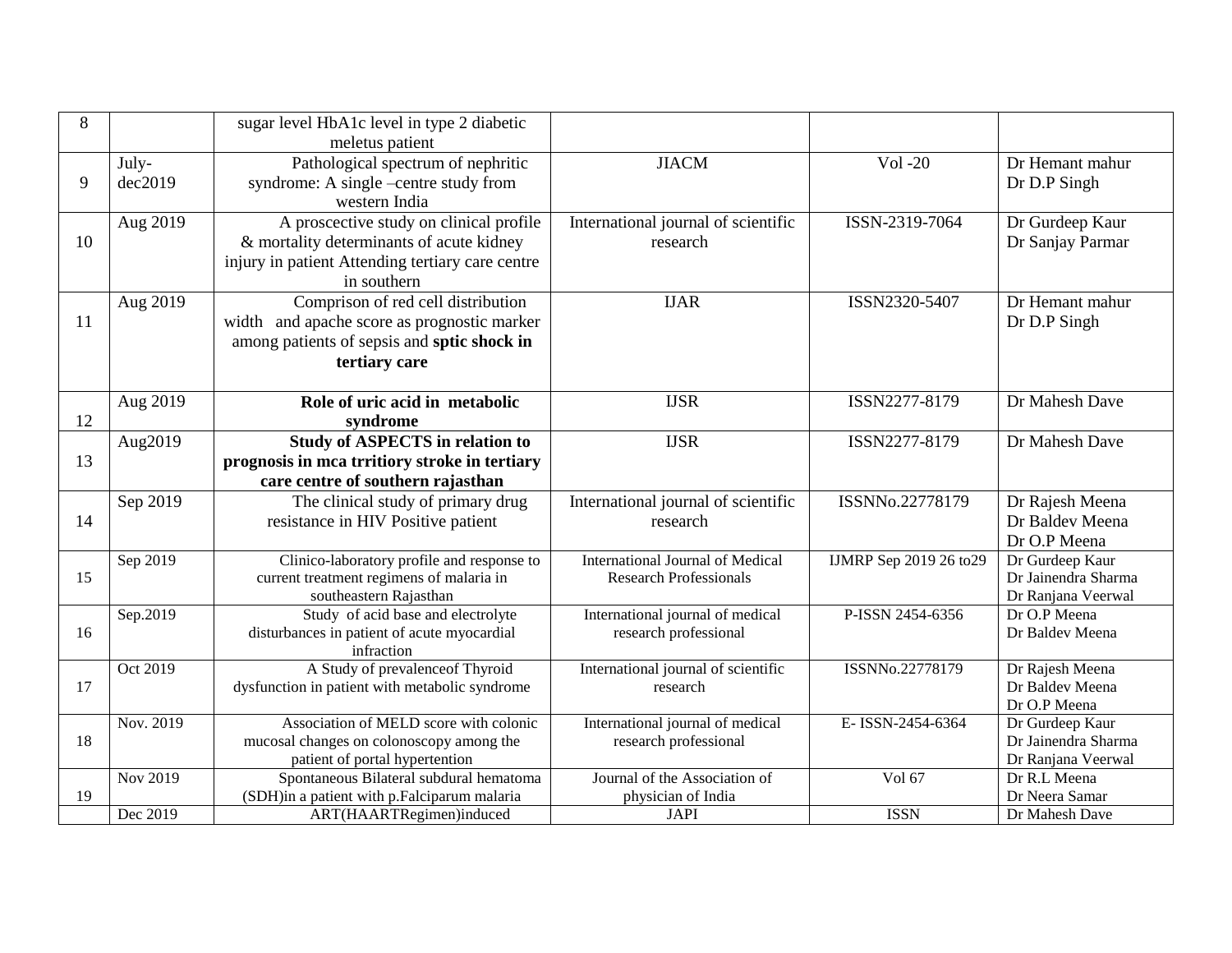| $\overline{20}$ |                 | gynecomastia a rare case presentation                                                                                                           |                                                     |                  |                                                          |
|-----------------|-----------------|-------------------------------------------------------------------------------------------------------------------------------------------------|-----------------------------------------------------|------------------|----------------------------------------------------------|
| 21              | Dec 2019        | Thyroid profile in type 2 dibetic mellitus                                                                                                      | <b>IJAM</b>                                         | PISSN2349-3925   | Dr Mahesh Dave                                           |
| 22              | Dec 2019        | Hepatoblastoma : A rare presentation in<br>alderly                                                                                              | <b>BJKines</b>                                      | p-ISSn 2231-6140 | Dr Mahesh Dave                                           |
| 23              | Dec 2019        | Tethered Cord Syndrome-A Rare Case<br>Report                                                                                                    | <b>IJCRR</b>                                        | ISSN2231-2196    | Dr R.L Meena                                             |
| 24              | Jan 2020        | Tuberous Sclerosis with Autosomal<br>Dominant Polycystic Kidney Disease                                                                         | <b>JIACM</b>                                        | ISSN 2972-3560   | Dr Mahesh Dave                                           |
| 25              | Jan 2020        | Dyke-Davidoff-Masson Syndrome<br>(DDMS) in an Adult                                                                                             | <b>JIACM</b>                                        | ISSN 2972-3560   | Dr Mahesh Dave                                           |
| 26              | Feb 2020        | Post Dengue Guillain - Baree syndrome :-<br>A Rare association                                                                                  | <b>IJCP</b>                                         | <b>ISSN</b>      | Dr Mahesh Dave                                           |
| 27              | Feb 2020        | Bilateral masseter and internal pterygoid<br>muscle hypertrophy A Diagnostic challenge                                                          | Journal of the Association of<br>physician of India | Vol -68          | Dr Gurdeep Kaur                                          |
| 28              | Feb 2020        | Clinico – Epiomilogical profile of swine<br>flu positive admissions in a tritary care hospital in<br>southern care                              | International journal of scientific<br>research     | ISSN-2277-8179   | Dr Mahesh Dave<br>DR Archana Gokhroo                     |
| 29              | March 2020      | Prognostic Value of TLC in acute<br>ischemic stroke                                                                                             | International journal of current<br>research        | ISSN 0975-833X   | Dr Mahesh Dave                                           |
| 30              | March 2020      | A Study of clinic-radiological and socio<br>-demography profile of patient with stroke in a<br>Tertiary care Hospital of south west Rajasthan   | Journal of the Association of<br>physician of India | Vol -68          | Dr Gurdeep Kaur<br>Dr Neera Samar<br>Dr Jainendra Sharma |
| 31              | April 2020      | Sine Scleroderma                                                                                                                                | Journal of the Association of<br>physician of India | Vol -68          | Dr Gurdeep Kaur                                          |
| 32              | April-2020      | Epidemiology, Clinical Presntation, Lab<br>Diagnosis And Outcome Of Scrub Typhus<br>Outbreak In A Teriary Care Center In Southern<br>Rajasthan. | <b>IJCP</b>                                         | ISSN-09710876    | Dr Mahesh Dave                                           |
| 33              | May 2020        | MEN Type I(Wermer syndrome)                                                                                                                     | Journal of the Association of<br>physician of India | Vol -68          | Dr Gurdeep Kaur                                          |
| 34              | <b>MAY 2020</b> | Demographic profile and prognostic<br>value of neutrophilic lymphocytic ratio in snake<br>bite patient                                          | International journal of current<br>research        | ISSN-0975-833x   | Dr Mahesh Dave                                           |
| 35              | April-2020      | Epidemiology, Clinical Presntation, Lab<br>DiaGNOSIS And Outcome Of Scrub Typhus<br>Outbreak In A Teriary Care Center In Southern               | <b>IJCP</b>                                         | ISSN-09710876    | Dr Mahesh Dave                                           |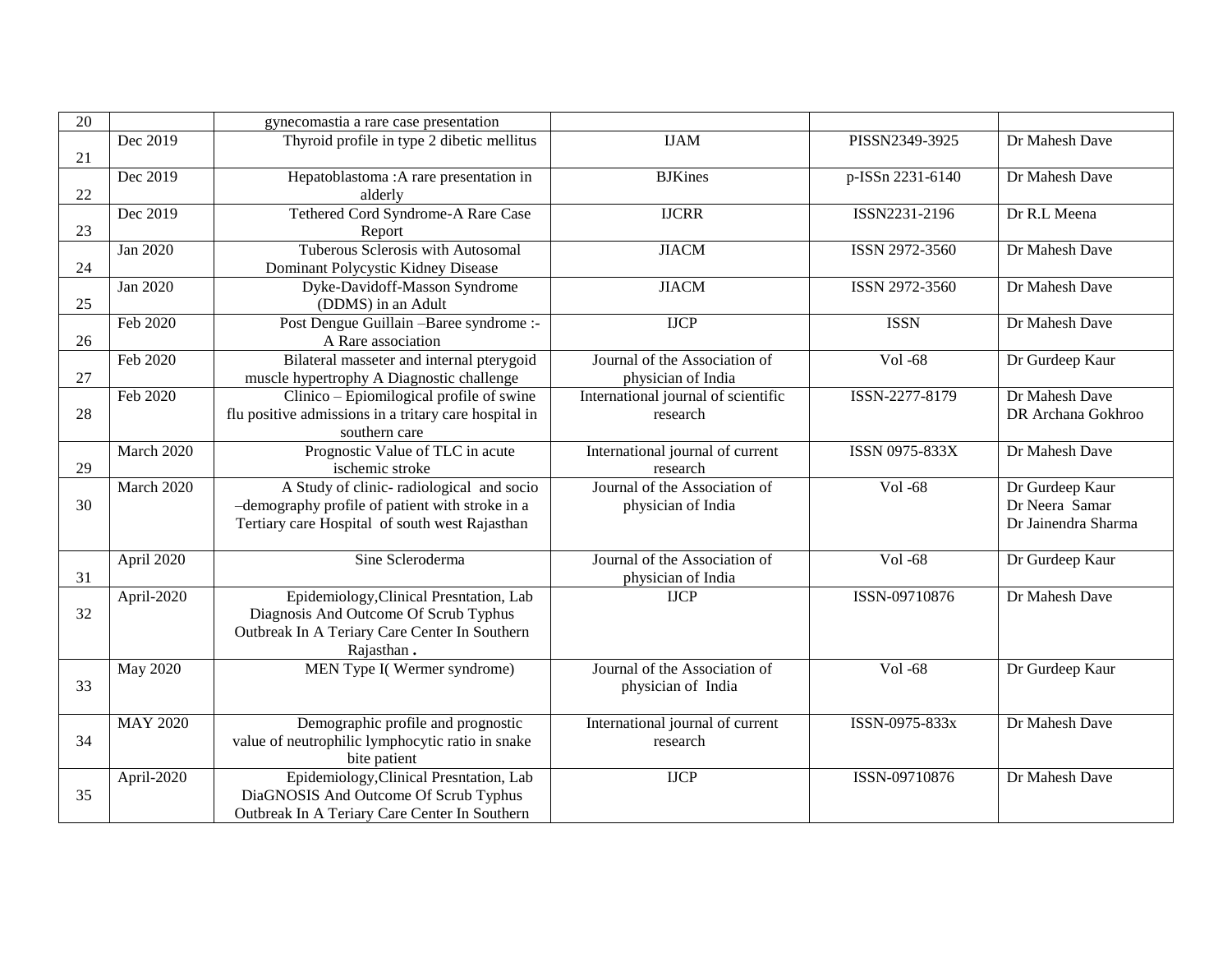|    |                           | Rajasthan.                                                                                                                                                 |                                                                     |                                    |                                                                           |
|----|---------------------------|------------------------------------------------------------------------------------------------------------------------------------------------------------|---------------------------------------------------------------------|------------------------------------|---------------------------------------------------------------------------|
| 36 | <b>May 2020</b>           | Study of Efficiency of Dots in Extra<br>Pulmonary TB in HIV Seropositive cases                                                                             | International journal of Medical<br><b>Research Professionals</b>   | ISSN 2454-6356 E ISSN<br>2454-6364 | Dr Ramesh Kumar<br>Dr O P Meena<br>Dr Rajesh Meena                        |
| 37 | <b>MAY 2020</b>           | Demographic profile and prognostic<br>value of neutrophilic lymphocytic ratio in snake<br>bite patient                                                     | International journal of current<br>research                        | ISSN-0975-833x                     | Dr Mahesh Dave                                                            |
| 38 | Accepted on<br>15.06.2020 | A study of hs- CRP as a marker of<br>clinical severiti and outcome in complicated and<br>uncomplicated plasmodium falciparum malaria                       | International journal of Advance<br>research                        | ISSN 2320-5407                     | Dr. D.P. Singh<br>Dr Hemant mahur                                         |
| 39 | 24.07.2020                | Comoebidities, Organ Dysfunction and<br>Mortality in Critically ill COVID Patients in South<br>Rajasthan: A Retrospective Study                            | International journal of Medical<br>research Professionals          | P-ISSN:2454-6356                   | Dr Mahesh Dave                                                            |
| 40 | $07th$ April-<br>2020     | Prevalence of Thyroid Dysfunction in<br>Patients With Chronic Obstructive Pulmonary<br>Disease: A Single Centre Stidy                                      | International journal of Current<br>research                        | ISSN:0957-833 x                    | Dr. D.P. Singh<br>Dr.Hemant mahur                                         |
| 41 | Jan2021                   | A Prospective Study on Upper<br>Gastrointestinal Endoscopic lesions in choronic<br>kidney Dsiease                                                          | International journal of Medical<br>Science and innovative research | ISSN 2458-868X ISSN<br>2458-8687   | Dr Ranjana Veerwal<br>Dr Gurdeep Kaur<br>Dr Jainendra Sharma              |
| 42 | Jan2021                   | Platelet indics in patient of ACS A case<br>control study from southern Rajasthan                                                                          | <b>IJDMSR</b>                                                       | Vol -3Issue -<br>1Page No 653-657  | Dr Jainendra Sharma<br>Dr Gurdeep Kaur<br>Dr Ranjana Veerwal              |
| 43 | Jan 2021                  | Clinical Biochemical, radiological profile<br>and COVID -19 anti body status of patient of<br>bilateral pnemonituits who are covid -19 negtive<br>by RTPCR | <b>IJARESM</b>                                                      | Vol-9 Issue -1                     | Dr Gurdeep Kaur<br>Dr Sweyha Biyani<br>Dr Gaurav<br>Dr Jainendra          |
| 44 | Feb 2021                  | A Study of scrub typhus vasculitis<br>causing pan digital gangrene in the ambit of<br>general medicine :- An usual phenomena                               | IOSR journal of dental and science                                  | ISSN 2279 0861                     | Dr O P Meena<br>Dr Rajesh Meena                                           |
| 45 | Feb 2021                  | Rare case of localize Tetnus                                                                                                                               | <b>IJMSCR</b>                                                       | Vol-4 Issue-1<br>Page No 643-645   | Dr Gurdeep Kaur<br>Dr Rajveer<br>Dr Jainedra<br>Dr Gaurav                 |
| 46 | Feb 2021                  | Red cell distribution width and seveirity<br>of COVID-19 disease                                                                                           | <b>IJMSIR</b>                                                       | Vol-6 Issue -134-<br>144           | Dr Gaurav Sharma<br>Dr Jainendra Sharma<br>Dr Yaduveer<br>Dr Gurdeep Kaur |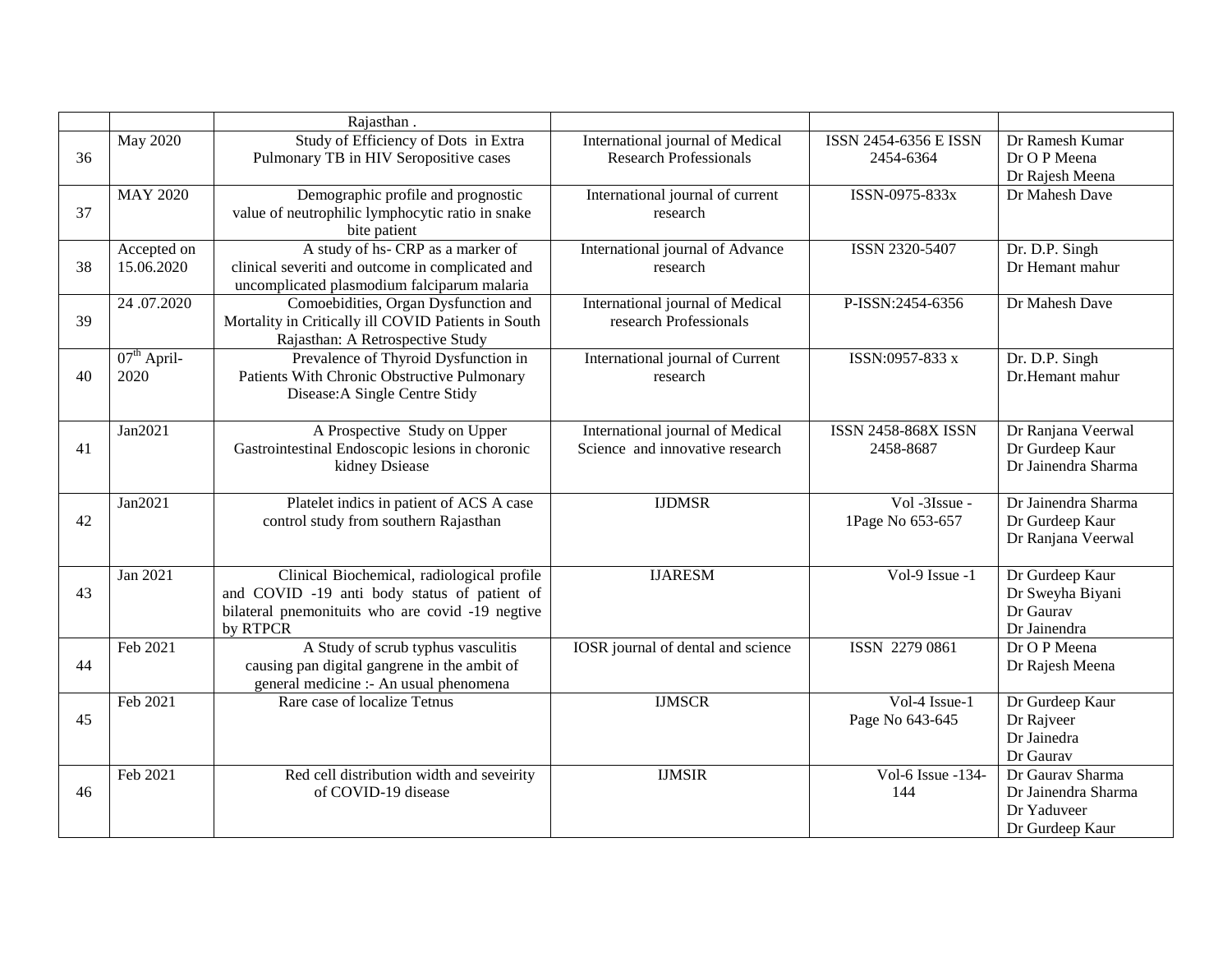|    | Fed 2021         | Chapter -44 Newer drugs in                            | <b>API</b>                            |                   | Dr<br>Gurdeep       |
|----|------------------|-------------------------------------------------------|---------------------------------------|-------------------|---------------------|
| 47 |                  | rheumatology                                          |                                       |                   | Kaur                |
|    | Feb 2021         | Ethylene DIbromide Posining With Acute                | Indian Journal Of Clinical Practice   | Vol-31            | Dr Mahesh Dave      |
| 48 |                  | myocarditis :- Rare Association                       |                                       |                   | Dr Aniruddha Burli  |
|    | Feb 2021         | Study of Demography factors co                        | International journal of All research | ISSN 2455-6211    | Dr Mahesh Dave      |
| 49 |                  | morbidities ICU admission rates . Ventilatory rates   | scientific method                     |                   |                     |
|    |                  | and case fatality rates of covid -19 patient admitted |                                       |                   |                     |
|    |                  | in a teriary care center of southern Rajasthan        |                                       |                   |                     |
|    | Feb2021          | Red cell indics in patient of ACS A case              | <b>IJMSIR</b>                         | Vol -4 Issue -1   | Dr Jainendra Sharma |
| 50 |                  | control study from southern Rajasthan                 |                                       | Page No 637 - 642 | Dr Gurdeep Kaur     |
|    |                  |                                                       |                                       |                   | Dr Ranjana Veerwal  |
|    | April 2021       | Study of Demographic profile                          | Indian Journal of clinical Practice   | $Vol -31$         | Dr Mahesh Dave      |
| 51 |                  | ,Comorbidities role of Hydroxychloroquine             |                                       |                   |                     |
|    |                  | prophylaxis and Outcomes of COVID-19                  |                                       |                   |                     |
|    |                  | POSITIVE Healthcare worker at a Tertiary care         |                                       |                   |                     |
|    |                  | center in southern Rajasthan                          |                                       |                   |                     |
|    | May-June         | Haematological Profile in HIV Patients                | International Journal of Medical      | ISSN 2209-2870    | Dr Hemant Mahur     |
| 52 | 2021             | and its correlation to CD4 counts                     | science and current Research          |                   | Dr D P Singh        |
|    |                  |                                                       | (IJMSCR)                              |                   |                     |
|    | May              | Effect of metformin on serum level of                 | International Journal of Advances in  | ISSN 2349-3933    | Dr Rajesh Meena     |
| 53 | 2021             | vitamin B 12 and folate in patients of Type -2        | medicine                              |                   | Dr O P Meena        |
|    |                  | diabetes mellitus                                     |                                       |                   |                     |
|    | June 2021        | Situs Inversus Totail with Atrial septal              | Journal of the Indian Medical         | Vol -119 N0-6     | Dr Mahesh Dave      |
| 54 |                  | Defect : A Rare Association                           | Association                           |                   |                     |
|    | <b>June 2021</b> | Scrub Typus and Guillain Barre                        | Indian Journal of clinical Practice   | Vol -32 No -1     | Dr Mahesh Dave      |
| 55 |                  | Syndrome - A Rare Association                         |                                       |                   |                     |
|    | <b>June 2021</b> | <b>COVID-19 Presented with Bilateral</b>              | Indian Journal of clinical Practice   | Vol 32 No -1      | Dr Arachana         |
| 56 |                  | Lower Limb Deep Vein Thrombosis :- A Rare             |                                       |                   | Dr Puneet Patel     |
|    |                  | case Report                                           |                                       |                   |                     |
|    | July 21          | Study of Demography profile risk factor               | International journal of All research | ISSN-2455-6211    | Dr D.P Singh        |
| 57 |                  | clinical feature and outcome of patient with          | scientific method                     |                   | Dr Hemant Mahur     |
|    |                  | mucormycosis in southern Rajasthan                    |                                       |                   | Dr Kartikey Mature  |
|    | Aug 2021         | Lymphocyte to CRP ratio and Neutrophill               | <b>IJMACR</b>                         | Vol -4 Issue-4    | Dr Gaurav           |
| 58 |                  | to Lymphocyte : A noval predictor of adverse          |                                       | Page33-38         | Dr Jaindera         |
|    |                  | outcome to COVID-19                                   |                                       |                   | Dr Manoj Mehera     |
|    |                  |                                                       |                                       |                   | Dr Gurdeep Kaur     |
|    | Aug 21           | Association of injection Tocilizumab and              | International journal of All Research | ISSN -2455-6211   | Dr Arachana         |
| 59 |                  | inflammatory markers in COVID19                       | Education and scientific method       |                   | Dr.Gaurav Sharma    |